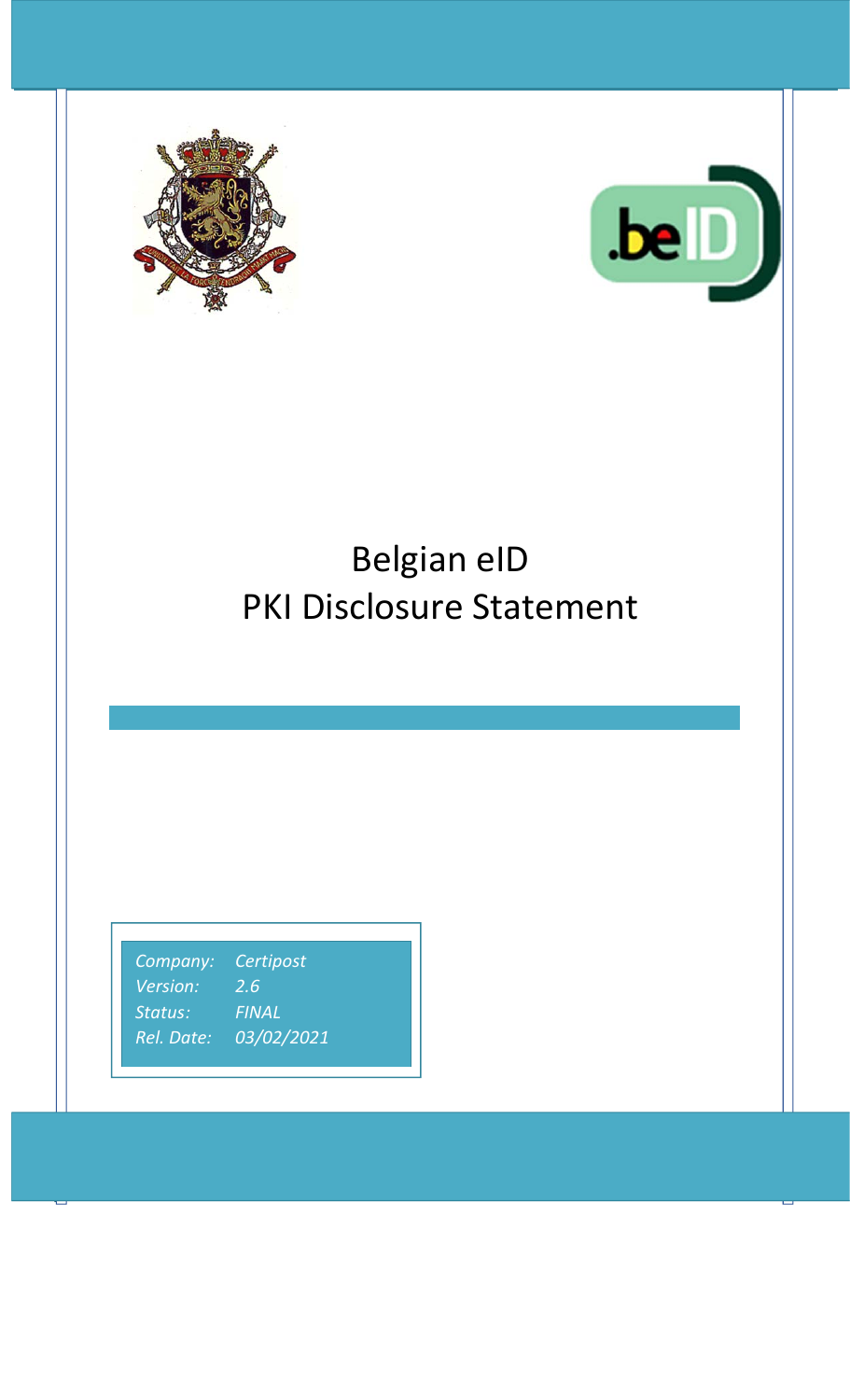# **Document Control**

| Date       | <b>Version</b> | <b>Editor</b>          | Change                |
|------------|----------------|------------------------|-----------------------|
| 13/02/2017 | 1.0            | <b>Bart Eeman</b>      | Initial version       |
| 28/08/2017 | 2.1            | <b>Cristof Fleurus</b> | <b>Quality Review</b> |
| 29/08/2017 | 2.2            | Don Giot               | Update                |
| 29/08/2017 | 2.3            | <b>Cristof Fleurus</b> | <b>Quality Review</b> |
| 01/08/2019 | 2.4            | Guillaume Nguyen       | Update                |
| 15/10/2020 | 2.5            | <b>Bart Eeman</b>      | Update                |
| 20/01/2021 | 2.6            | <b>Bart Eeman</b>      | Update                |

BELGIAN EID PKI DISCLOSURE STATEMENT UK 2.6 Page 2 of 11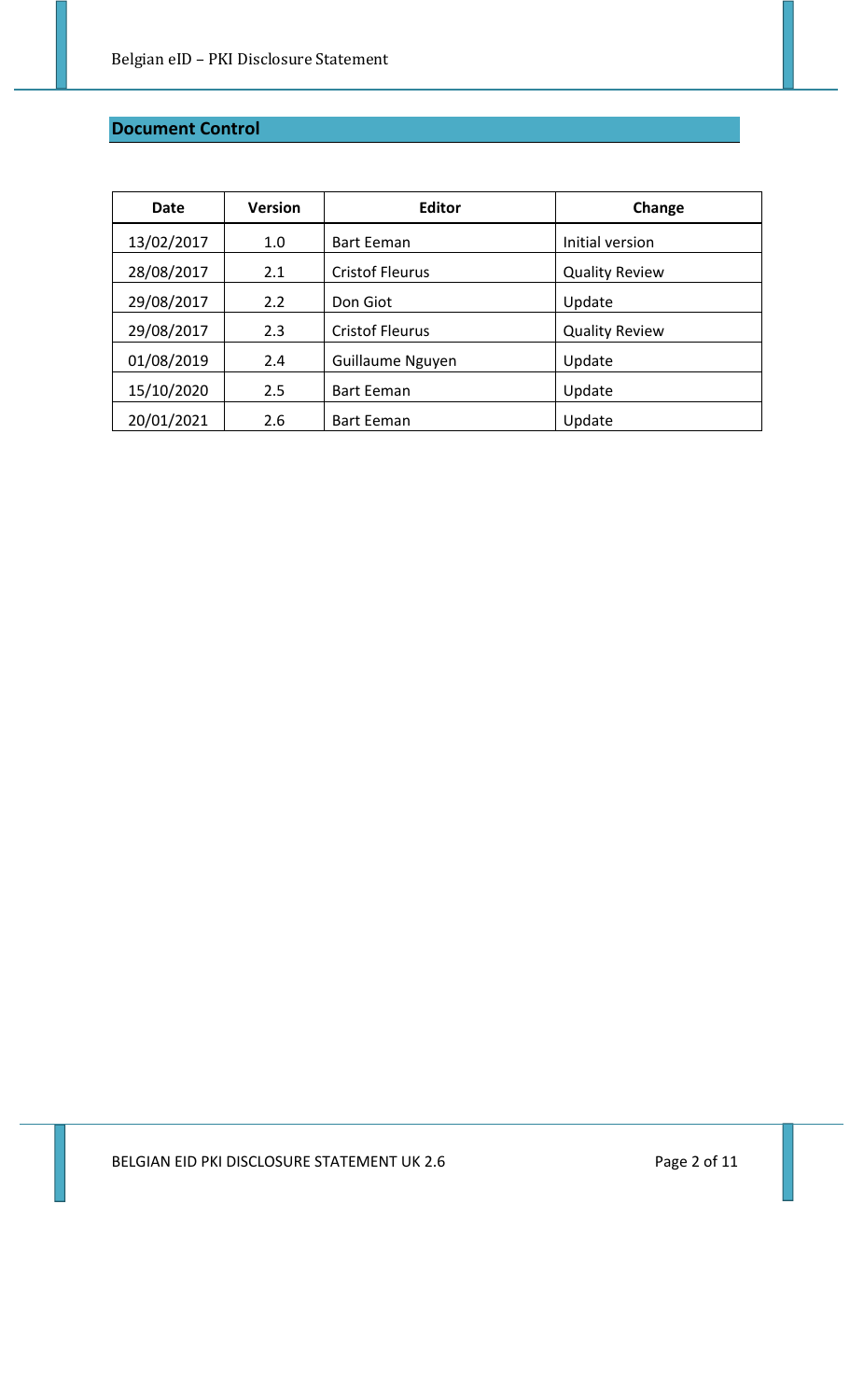# **Table of contents**

| 1.  |                                                                               |  |
|-----|-------------------------------------------------------------------------------|--|
| 2.  |                                                                               |  |
| 3.  |                                                                               |  |
| 4.  |                                                                               |  |
| 5.  |                                                                               |  |
| 6.  |                                                                               |  |
| 7.  |                                                                               |  |
| 8.  | Applicable agreements, certification practice statement, certificate policy   |  |
| 9.  |                                                                               |  |
| 10. |                                                                               |  |
| 11. |                                                                               |  |
| 12. | CA and certificate directory licenses, confidentiality trademarks and audit10 |  |
| 13. |                                                                               |  |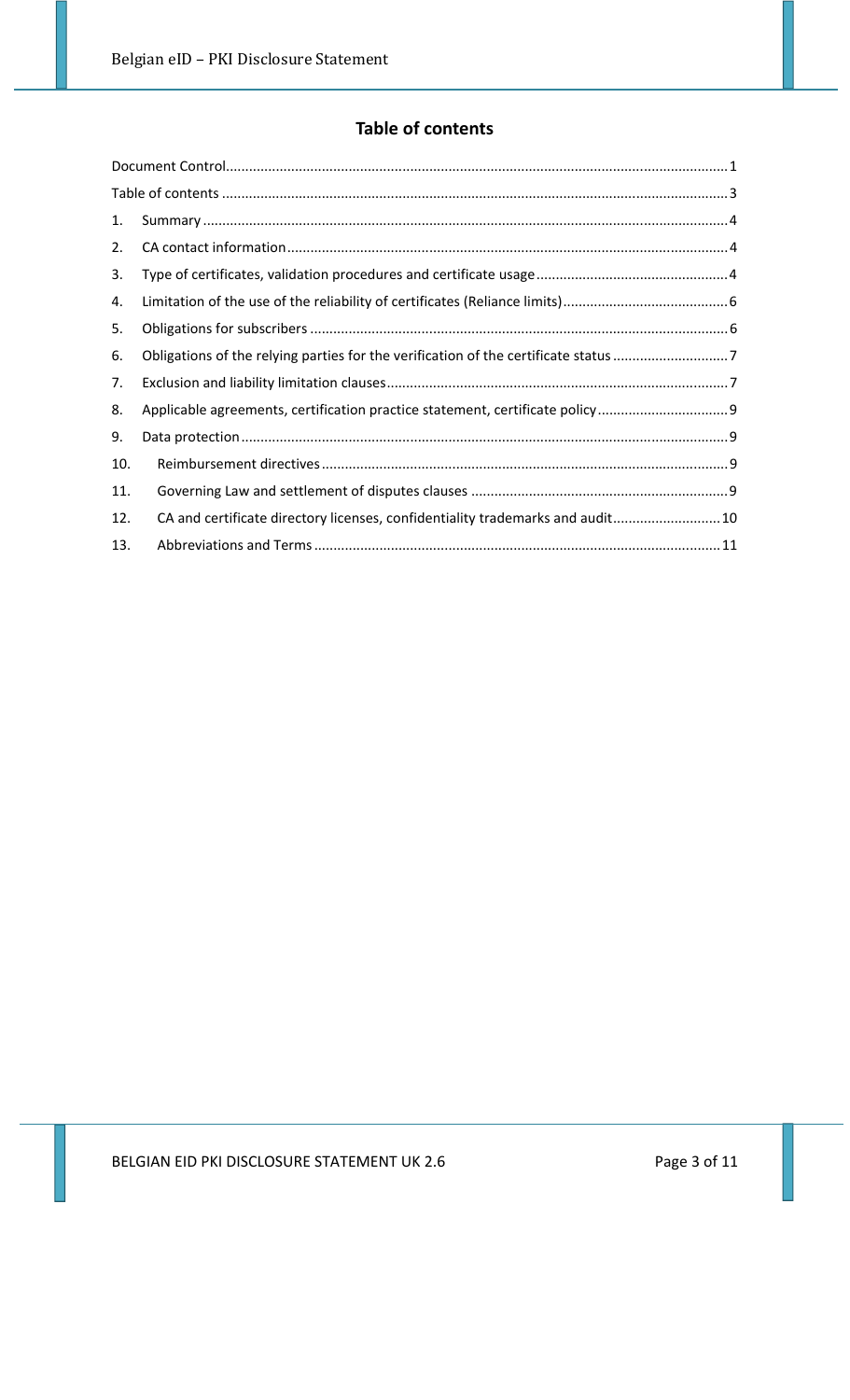#### **1 Summary**

The purpose of this PKI Disclosure Statement (PDS) is to summarize and present the key points of the Certificate Practice Statements and specific conditions in a more readable and understandable format for the benefit of Subscribers and Relying Parties.

This PDS does not substitute or replace the Certification Practice Statements under which digital certificates are issued.

The reader must read the CPS published at https://repository.eid.belgium.be/ before applying for or relying on a certificate.

The structure of this document is aligned with ETSI TS 101 456 Annex B.2 "The PDS Structure".

#### **2 CA contact information**

Queries regarding this PKI Disclosure Statement shall be directed at:

**Certipost nv / sa Policy administration – Citizen / Foreigner CA Muntcentrum / Centre Monnaie 1000 Brussels** 

#### **3 Type of certificates, validation procedures and certificate usage**

Within the Belgian eID PKI, multiple types of issuing CAs (excl. the Belgian Root CA's) have been defined. Each type of Issuing CA can only issue Digital Certificates with approved Digital Certificate profiles (https://stage‐pki.belgium.be/resources/) for that allowed type. For each type of Digital Certificate issued, a short description is provided on the registration, validation, and usage. Below is an overview of two types of issuing CA's with the types of certificates they can issue:

- **Citizen CA** 
	- o Citizen authentication certificate
	- o Citizen electronic signature certificate
- **Foreigner CA** 
	- o Foreigner authentication certificate
	- o Foreigner electronic signature certificate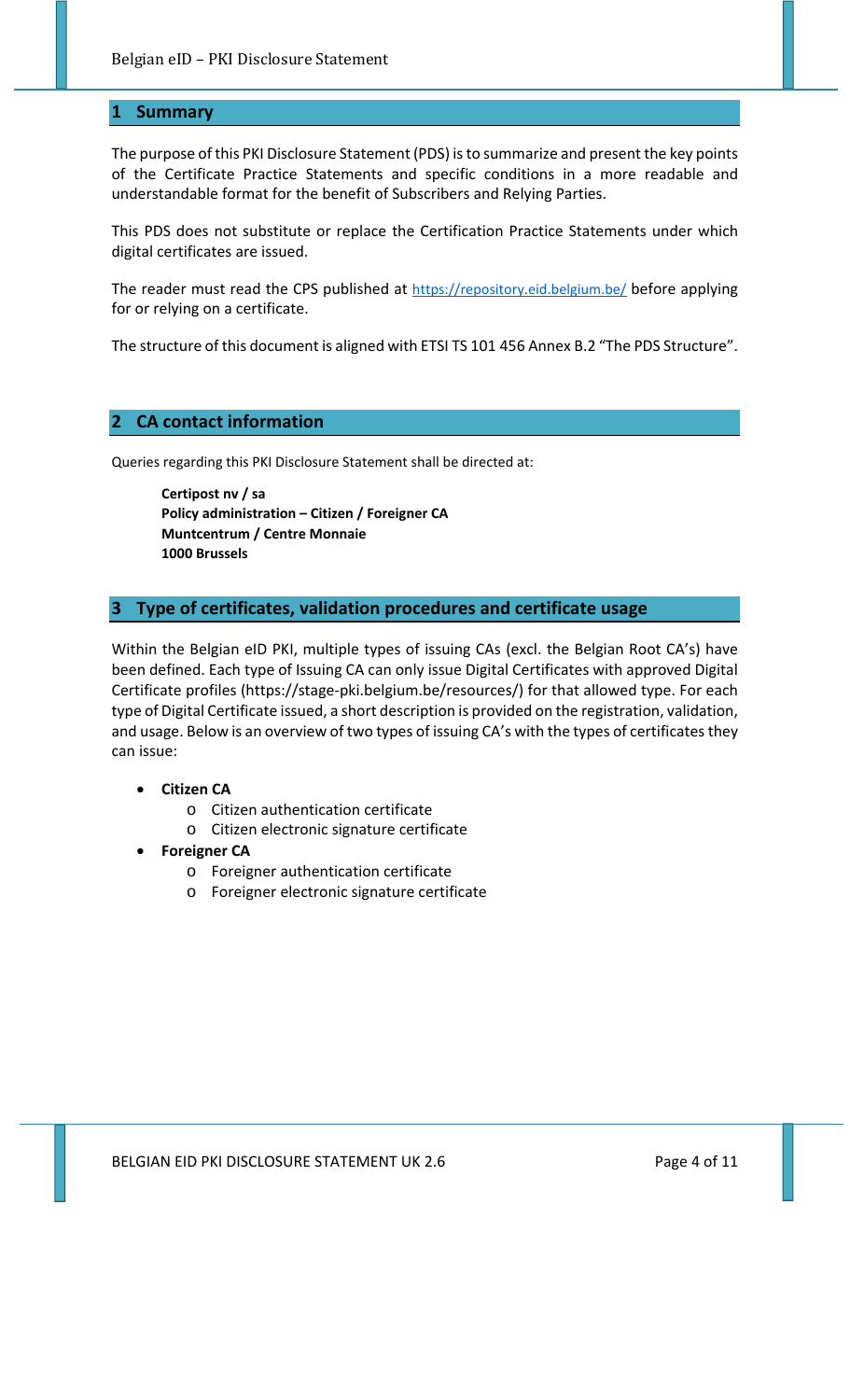# **3.1 The eID Hierarchy**

The structure of the eID PKI hierarchy is as follows:





# **3.2 Initial registration for an electronic identity card**

The RRN (National Register) acts as Registration Authority (RA) together with the Belgian local municipalities who are the Local Registration Authorities (LRA). When the subject (i.e. the citizen or foreigner) applies for an Electronic Identity Card (eID), the LRA will perform the identification of the subject according to the procedures and regulations applicable to the delivery of eID's. This identification process requires the subject to be physically present at the LRA.

After the identification, the LRA's request certificates for the subjects. This is an integral part of the applied enrolment process for the Electronic Identity Card. After this initial certificate request, private keys are generated on secure signature smartcards in accordance with European and Belgian Signature law. The Card manufacturer is responsible for securing the smart card on which the Qualified Signature Creation Device (QSCD) resides with a Personal Identification Number (PIN).

Following approval of the certificate application, the RA sends a certificate issuance request to the CA. If the requirements for the certificate issuance request have been fulfilled (cfr. CPS) the CA issues the certificate and delivers it to the RA.

The RA requests the Card Manufacturer to load the issued certificates on the Electronic Identity Card. The Card Manufacturer delivers the Electronic Identity Card securely with the certificates to the LRA, after which the subject can retrieve his eID card with the LRA.

BELGIAN EID PKI DISCLOSURE STATEMENT UK 2.6 Page 5 of 11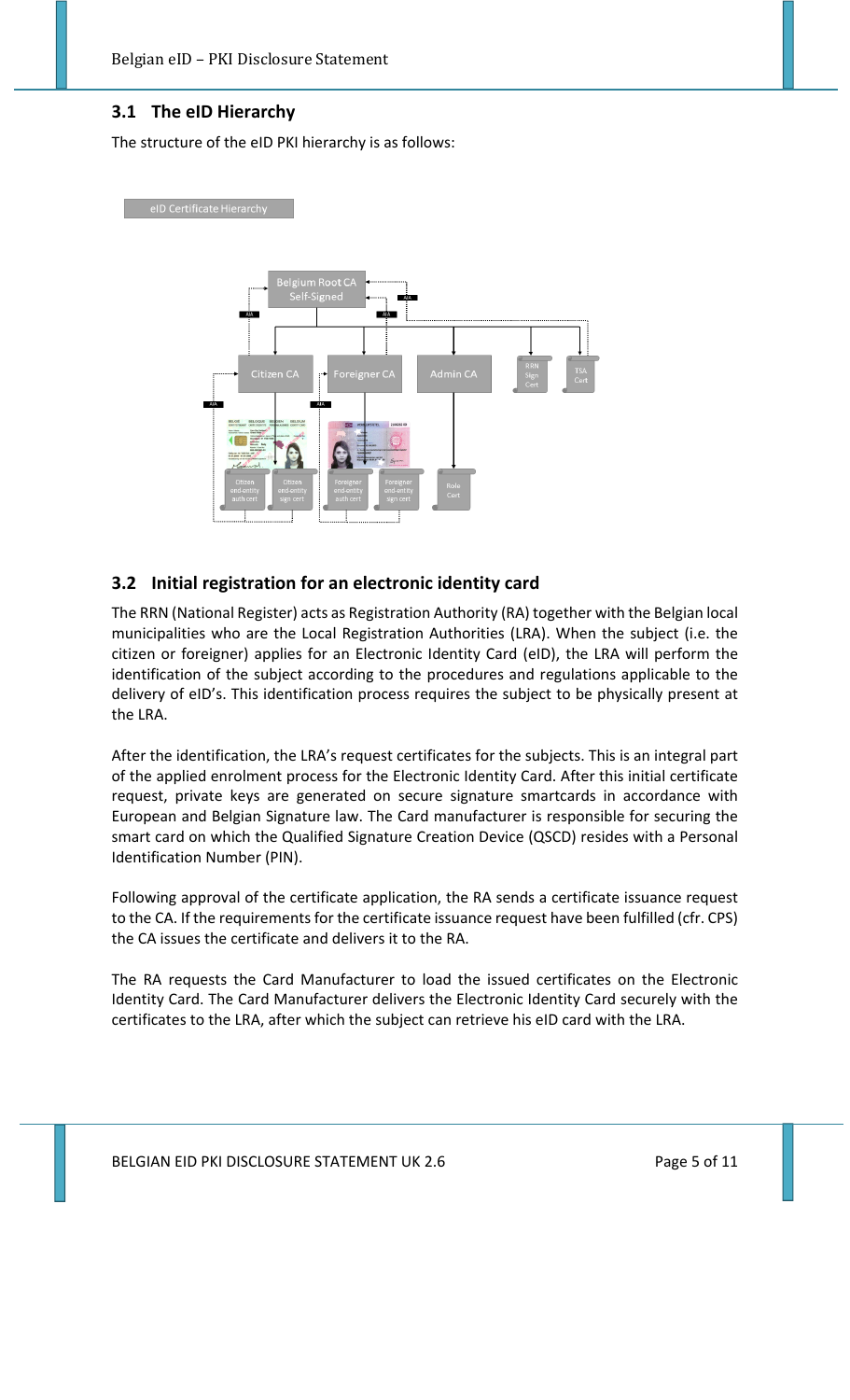# **3.3 Certificate purpose**

In this section, we discuss the purpose for the existing end-entity certificates within the Belgian eID:

- (Citizen/Foreigner) Authentication Certificate: The authentication certificate is used to authenticate the citizen in online applications using TLS Client Authentication.
- (Citizen/Foreigner) Electronic Signature Certificate: The electronic signature certificate is used for non‐repudiation and is capable of generating a qualified electronic signature.

**For a more detailed description, we refer to the CP/CPS statement for each respective Certificate Authority.**

#### **4 Limitation of the use of the reliability of certificates (Reliance limits)**

The liability of the TSP towards the subscriber or a relying party is limited to paying damages amounting to 2500 € per transaction, affected by the events listed in section 7.

# **5 Obligations for subscribers**

Unless otherwise stated in this PDS or the published Citizen / Foreigner CPS, the subject's obligations include the ones below:

- Refraining from tampering with a certificate;
- Only using certificates for legal and authorized purposes in accordance with the CPS;
- Applying for a new Electronic Identity Card (and thus Citizen or Foreigner Certificates) in case of any changes in the information published in the certificate;
- Refraining from using the subject's public key in an issued Citizen/Foreigner Certificate to have other certificates issued;
- Preventing the compromise, loss, disclosure, modification, or otherwise unauthorized use of their private keys;
- Notify the police, the municipality or the RA Helpdesk to request the suspension of a certificate in case of the suspicion of an occurrence that materially affects the integrity of a certificate. Such occurrences include indications of loss, theft, modification, unauthorized disclosure, or other compromise of the private key of one or both of the Citizen / Foreigner Certificates;
- Notify the police, the municipality or the RA Helpdesk to request the revocation of a certificate in case of an occurrence that materially affects the integrity of a certificate. Such occurrences include loss, theft, modification, unauthorized disclosure, or other compromise of the private key of one or both of the Citizen / Foreigner Certificates, or in case control over private keys has been lost due to compromise of activation data (e.g. PIN code);
- Obligation to exercise reasonable care to avoid unauthorized use of the subscriber's private key;
- Following compromise, the obligation to immediately and permanently discontinue the use of the subject's private key;

BELGIAN EID PKI DISCLOSURE STATEMENT UK 2.6 Page 6 of 11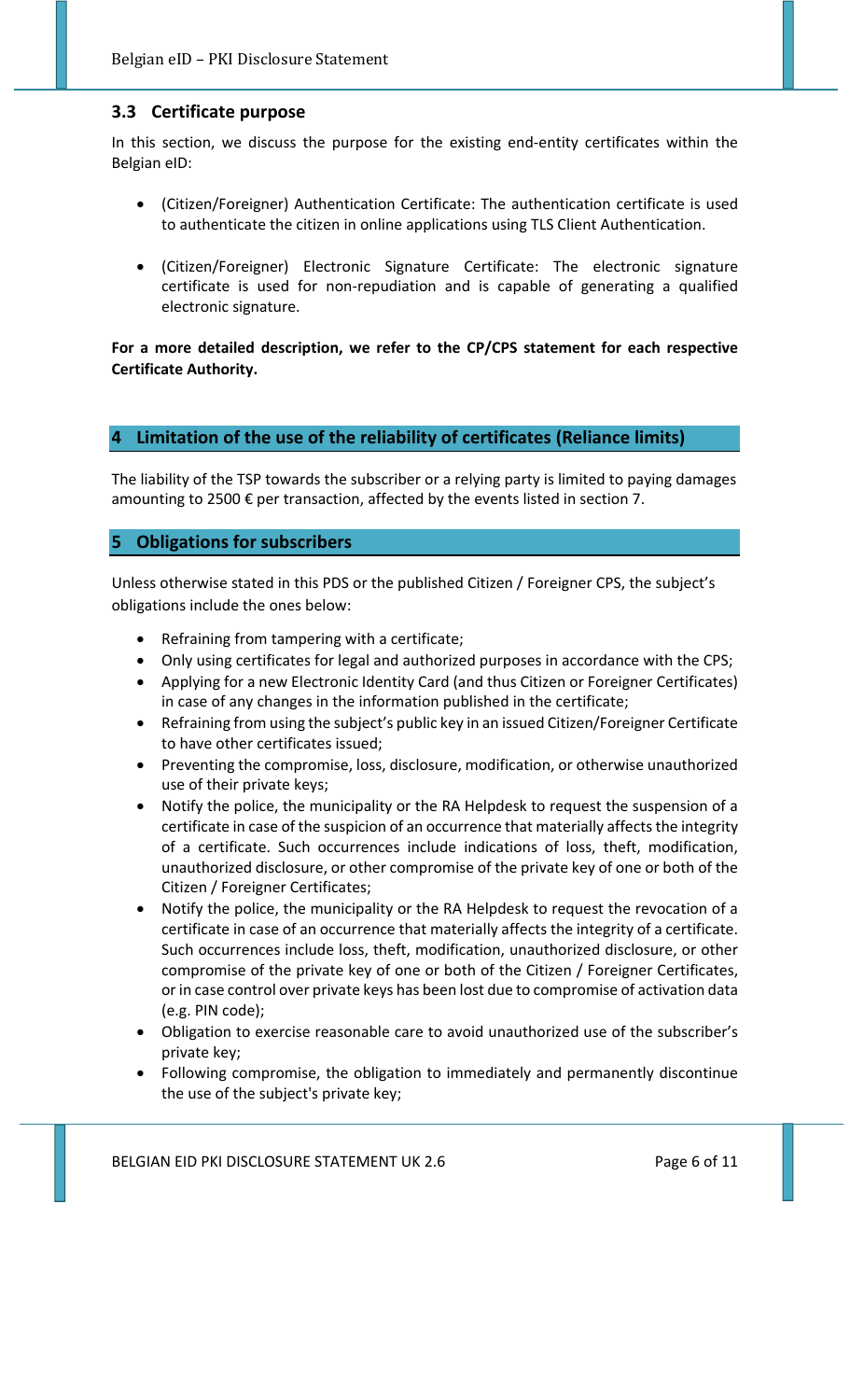The obligation to notify without any reasonable delay in case control over the private key has been lost due to compromise of activation data (e.g. PIN code).

# **6 Obligations of the relying parties for the verification of the certificate status**

A party relying on a CA certificate will:

- Be sufficiently informed about the use of digital certificates and PKI;
- Receive notice and adhere to the conditions the Citizen / Foreigner CPS and associated conditions for relying parties;
- Validate a certificate by using a CRL, delta CRL, OCSP or web based certificate validation in accordance with the certificate path validation procedure;
- Trust a certificate within its validity period only if it has not been suspended or revoked;
- Rely on a certificate, as may be reasonable under the circumstances.

It is the sole responsibility of the relying parties accessing information featured in the CA Repositories and web site to assess and rely on information featured therein.

If a relying party becomes aware of or suspects that a private key is compromised, it will immediately notify the RA Helpdesk.

#### **7 Exclusion and liability limitation clauses**

The liability of the TSP towards the subscriber or a relying party is limited to paying damages amounting to 2500 € per transaction, affected by the events listed in this section here below.

## **7.1 Qualified certificates**

As far as the issuance of Qualified Certificates is concerned, Article 14 of the Electronic Signatures Law governs the liability of the TSP.

Following this provision, the TSP is liable for damage caused to any entity or legal or natural person who reasonably relies on that certificate:

- As regards the accuracy at the time of issuance of all information contained in the qualified certificate and as regards the fact that the certificate contains all the details prescribed for a qualified certificate;
- For assurance that at the time of the issuance of the certificate, the signatory identified in the qualified certificate held the private key corresponding to the public key given or identified in the certificate;
- For assurance that the private key and the public key can be used in a complementary manner.

The TSP is liable for damage caused to any entity or legal or natural person who reasonably relies on the certificate for failure to register revocation of the certificate unless the TSP proves that he has not acted negligently.

BELGIAN EID PKI DISCLOSURE STATEMENT UK 2.6 Page 7 of 11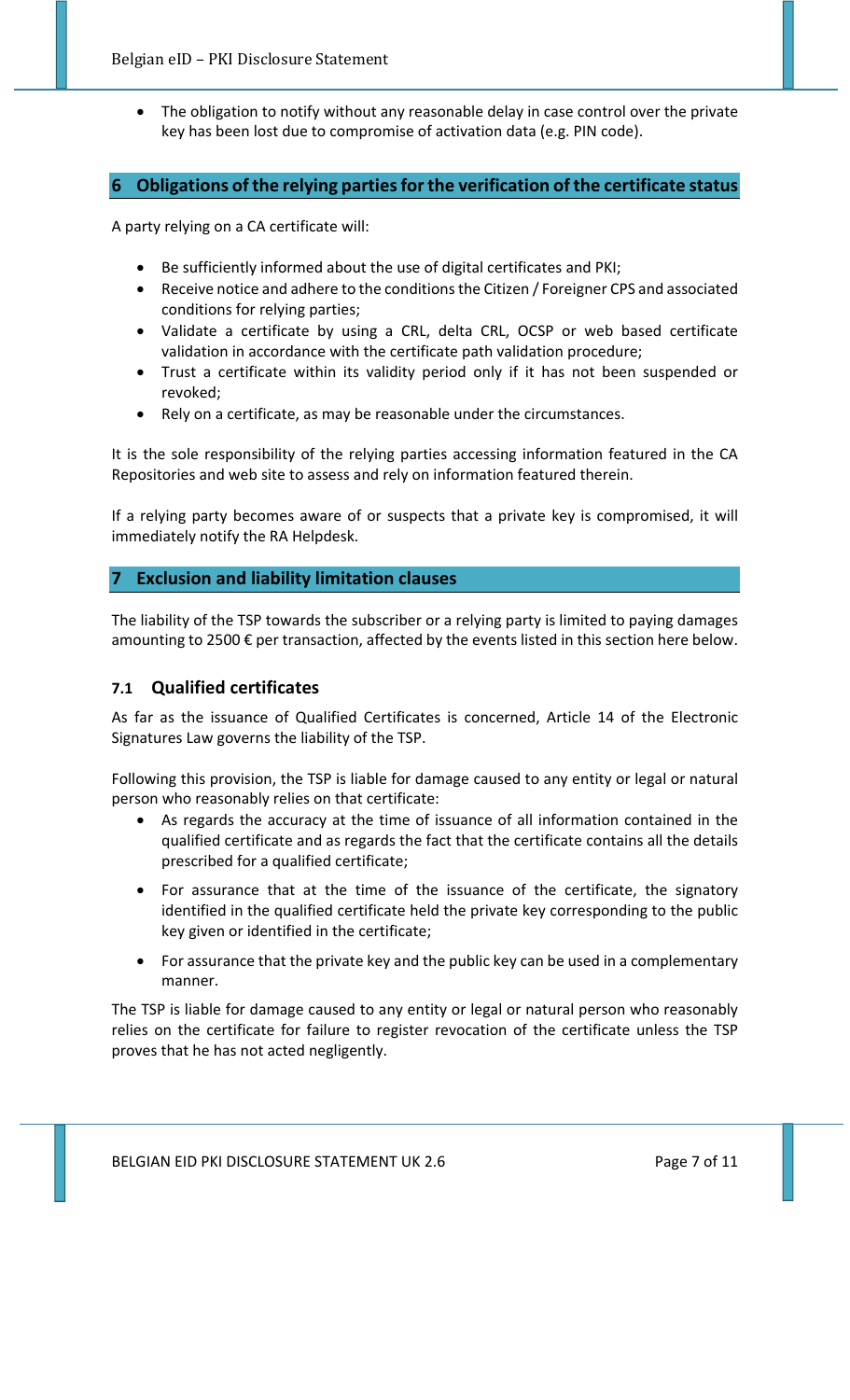# **7.2 Certificates that cannot be considered as qualified certificates**

The general rules on liability apply with regard to any damage caused to any entity or legal or natural person who reasonably relies on a certificate issued by the TSP.

The TSP explicitly declines all liability towards relying parties in all cases where the authentication certificate is used in context of applications allowing the use of the authentication certificate for the generation of electronic signatures.

# **7.3 Excluded Liability**

The TSP shall bear absolutely no liability for any loss whatsoever involving or arising from any one (or more) of the following circumstances or causes:

- If the Digital Certificate held by the claiming party or otherwise the subject of any claim has been compromised by the unauthorized disclosure or unauthorized use of the Digital Certificate or any password or activation data used to control access thereto;
- If the Digital Certificate held by the claiming party or otherwise the subject of any claim was issued as a result of any misrepresentation, error of fact, or omission of any person, entity, or Organization;
- If the Digital Certificate held by the claiming party or otherwise the subject of any claim had expired or been revoked prior to the date of the circumstances giving rise to any claim;
- If the Digital Certificate held by the claiming party or otherwise the subject of any claim has been modified or altered in any way or been used otherwise than as permitted by the terms of the Citizen / Foreigner CA CP/CPS and/or the relevant Certificate Holder Agreement or any applicable law or regulation;
- If the Private Key associated with the Digital Certificate held by the claiming party or otherwise the subject of any claim has been compromised;
- If the Digital Certificate held by the claiming party was issued in a manner that constituted a breach of any applicable law or regulation;
- Computer hardware or software, or mathematical algorithms, are developed that tend to make public key cryptography or asymmetric cryptosystems insecure, provided that Certipost uses commercially reasonable practices to protect against breaches in security resulting from such hardware, software, or algorithms;
- Power failure, power interruption, or other disturbances to electrical power, provided Certipost uses commercially reasonable methods to protect against such disturbances;
- Failure of one or more computer systems, communications infrastructure, processing, or storage media or mechanisms, or any sub components of the preceding, not under the exclusive control of Certipost and/or its subcontractors or service providers;
- One or more of the following events: a natural disaster or Act of God (including without limitation flood, earthquake, or other natural or weather related cause); a labor disturbance; war, insurrection, or overt military hostilities; adverse legislation or governmental action, prohibition, embargo, or boycott; riots or civil disturbances; fire or explosion; catastrophic epidemic; trade embargo; restriction or impediment (including, without limitation, export controls); any lack of telecommunications availability or integrity; legal compulsion including, any judgments of a court of competent jurisdiction to which Certipost is, or may be, subject; and any event or occurrence or circumstance or set of circumstances that is beyond the control of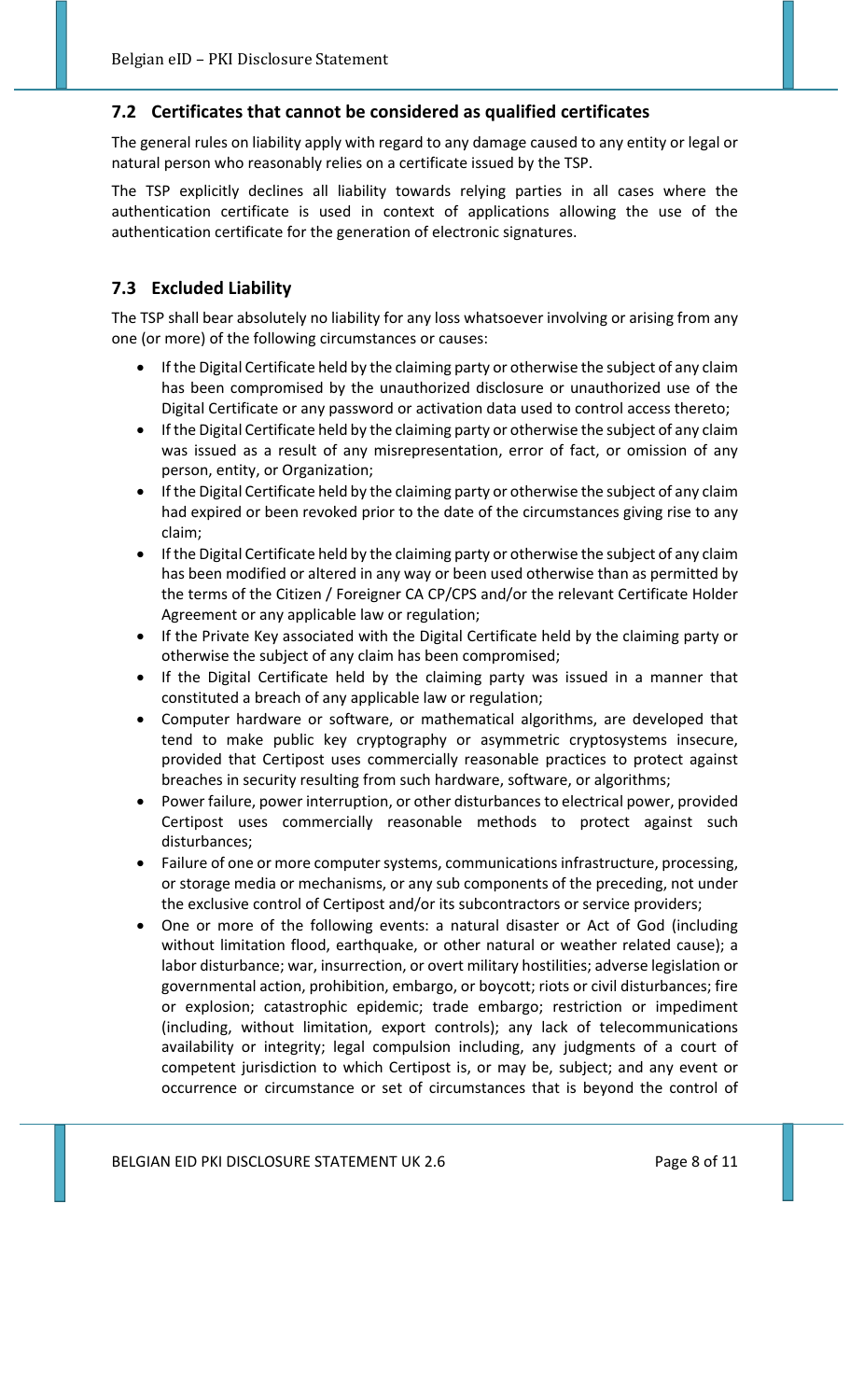Certipost.

# **8 Applicable agreements, certification practice statement, certificate policy**

This PKI Disclosure Statement serves as a summary for the certification practice statements (Citizen / Foreigner CPS published on https://repository.eid.belgium.be/) and refers to other operational documentation for more details concerning request and validation procedures.

#### **9 Data protection**

The TSP aims to adhere to the ISO 27001 & ISO 27002 information security standards for defining and implementing operational controls.

## **10 Reimbursement directives**

Not applicable.

## **11 Governing Law and settlement of disputes clauses**

All services concerning certificates are governed exclusively by Belgian law.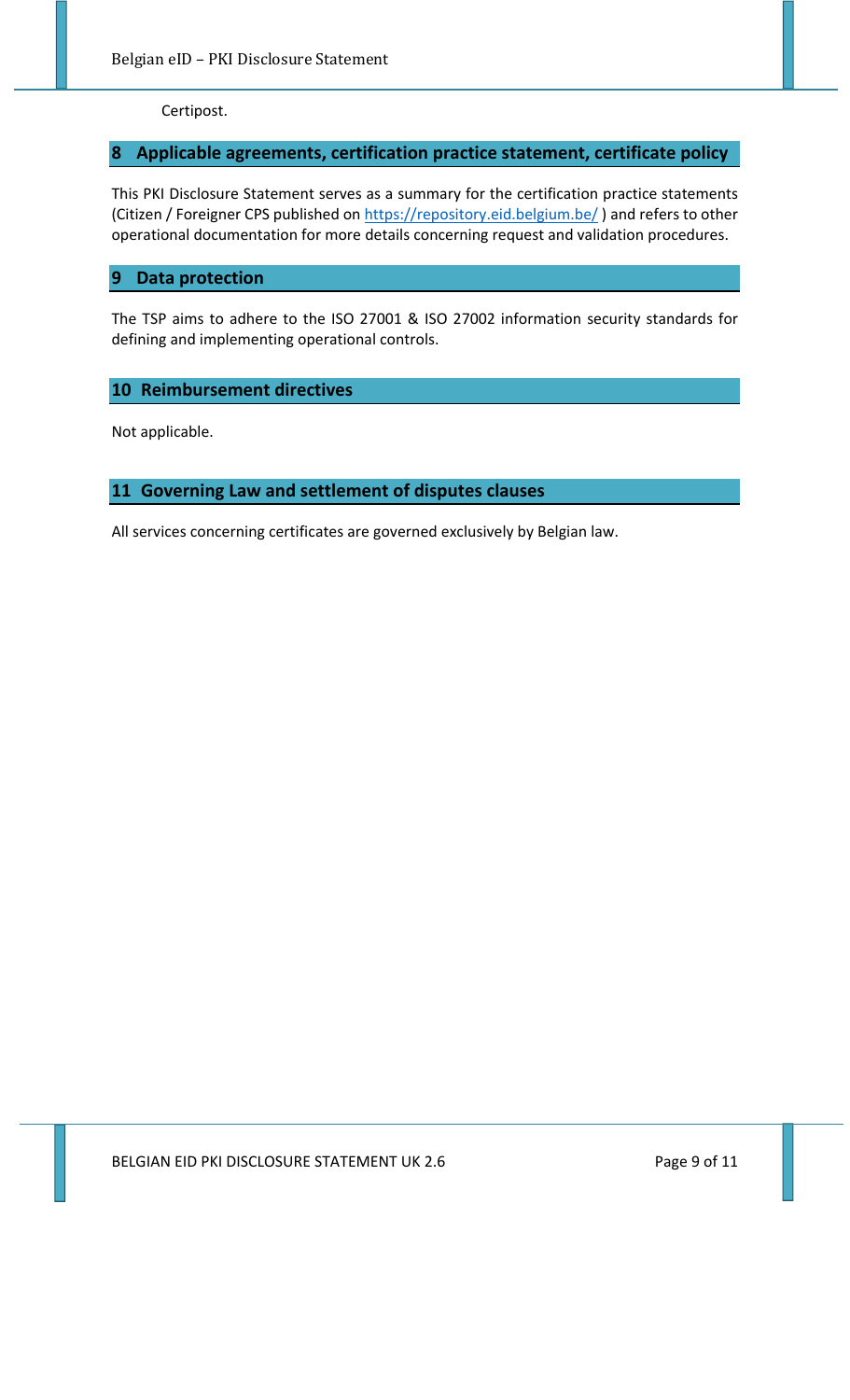#### **12 CA and certificate directory licenses, confidentiality trademarks and audit**

With regard to the Qualified Certificate for electronic signature, the TSP operates following the terms of the EU Regulation N°910/2014 that defines the legal framework for electronic signatures in Belgium.

The TSP meets the requirements set out in ETSI policy documents and other relevant standards referring to qualified certificates, including:

- ETSI EN 319 411‐1 Policy and security requirements for Trust Service Providers issuing certificates; Part 1: General requirements;
- ETSI EN 319 411‐2 Electronic Signatures and Infrastructures (ESI); Policy and security requirements for Trust Service Providers issuing certificates; Part 2: Requirements for trust service providers issuing EU qualified certificates;
- ETSI EN 319 412‐5 Electronic Signatures and Infrastructures (ESI); Certificate Profiles; Part 5: QcStatements.
- RFC 3647 Internet X.509 Public Key Infrastructure Certificate Policies and Certification Practices;
- RFC 5280 Internet X.509 Public Key Infrastructure Certificate and CRL Profile;
- RFC 6818 Update to the RFC 5280;
- RFC 3739 Internet X.509 Public Key Infrastructure Qualified Certificates Profile;
- RFC 6960 X.509 Internet Public Key Infrastructure ‐ Online Certificate Status Protocol – OCSP;
- The ISO/IEC 27001 standard on information security and infrastructure.

The TSP accepts compliance audits to ensure it meets requirements, procedures and service levels according to the contractual requirements, and relevant industry standards. The TSP accepts auditing of its own practices and procedures. It does not publicly disclose the results of the audit if it would compromise confidentiality or disclose trade secrets, etc. Such audits may be carried out directly or through an agent by:

- The supervising authority for Trust Service Providers in Belgium acting under the authority of the Belgian government;
- The Belgian government or a third party appointed by the Belgian government.

The TSP evaluates the results of such audits before further implementing them.